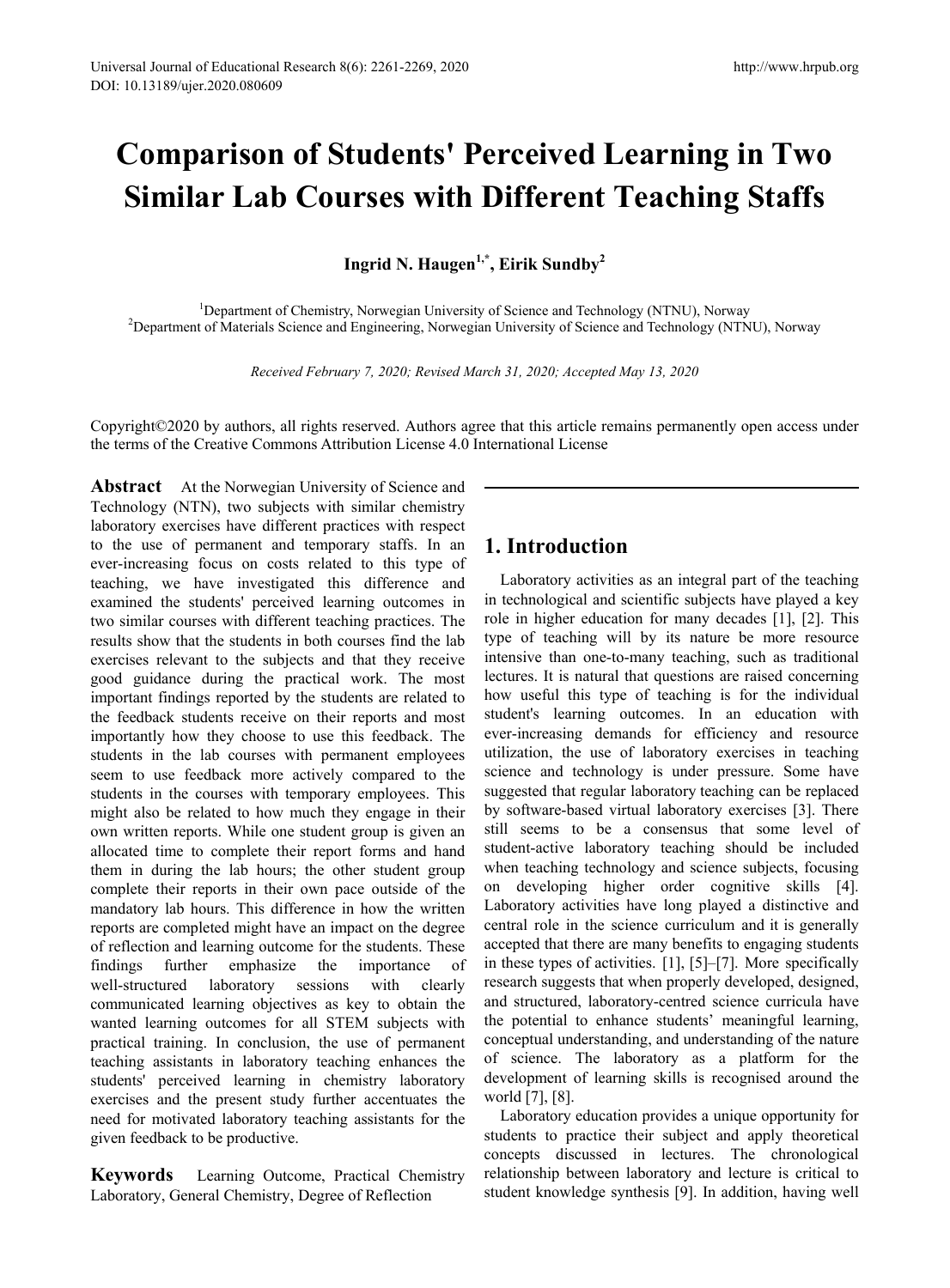thought out learning objectives that are clearly communicated, increases the likelihood of successfully completing them. [1]. Ideally educational practitioners should consider experiential learning theories [10], [11], and Bloom's Taxonomy [12] to clearly define the laboratory learning objectives of a laboratory. There is also some evidence that students themselves find practical work relatively useful and enjoyable when compared to other science teaching and learning activities. In a survey conducted among 1400 students in the United Kingdom [13], 71 % chose 'doing an experiment in class' as one of the three methods of teaching and learning science they found 'most enjoyable'.

Investigating learning outcomes from laboratory teaching is important, as this learning environment has a different context than traditional classroom teaching. Laboratory teaching is often more interactive with individual feedback and ideally allows the student to reflect and find answers themselves from the data obtained. This differs from traditional lectures, where the theory or answer is merely given. This means that an effective teacher in the laboratory must use different teaching techniques compared to a classroom lecturer, and research has shown that laboratory staff is important for students' learning outcomes in laboratory courses [5]. With this background, it should be evident that practical laboratory work is crucial in teaching science and that optimized laboratory learning sessions is of outmost importance.

Chemistry teaching in higher education is an example of a topic within Science, Technology, Engineering and Math (STEM) where the balance between obtained learning outcomes and added costs is particularly relevant. This is

because practical laboratory teaching needs to be in small groups due to Health and Safety requirements, which leads to a higher demand for instructors per academic credit in these courses. In addition, chemistry laboratory courses often require the use of expensive instruments and consumables, which further add to the costs of this type of teaching. It is therefore of general interest to evaluate how these learning elements add to the students learning.

On the 1st of January 2016, the Norwegian teaching institutions NTNU and the university colleges in Sør-Trøndelag, Ålesund and Gjøvik were merged into one. As two academic environments with overlap in material technology and chemistry were merged into one institute, differences in student learning and resource management became obvious. The former Institute of Chemistry and Materials Technology (IKMT) from the Sør-Trøndelag University College (HiST) and the Department of Materials Technology (IMT) from NTNU were combined into the new Department of Materials Science and Engineering (IMA).

Traditionally, NTNU employs PhD-students as teaching assistants in the laboratories. Permanent staff engineers are primarily used in research support and as facilitators before teaching starts and have little student contact. This contrasts with the practice of the university college where all laboratory teaching has traditionally been carried out by permanent staff engineers.

As shown in Table 1, the laboratory training in chemistry courses at the three-year engineering degree programs in Norway is conducted with permanent staff engineers who are also partly involved in giving feedback on reports from the lab exercises.

Table 1. Overview of academic resources used in laboratory teaching in General Chemistry at different universities/colleges that offer three-year education in Chemical Engineering in Norway

| <b>University/College</b>                                | <b>Type of laboratory staff</b>                     | Feedback on reports given by                |  |  |
|----------------------------------------------------------|-----------------------------------------------------|---------------------------------------------|--|--|
| OsloMet                                                  | Engineers                                           | Lecturer                                    |  |  |
| Østfold University College                               | Engineers/Lecturer                                  | Lecturer                                    |  |  |
| University of South-Eastern Norway<br>(Campus Porsgrunn) | Engineers (most of them with a master's<br>degree). | Engineers                                   |  |  |
| Western Norway University of Applied Science             | Engineers                                           | Lecturer/Engineers                          |  |  |
| University of Stavanger                                  | Engineers                                           | Engineers (Lecturer in masters)<br>courses) |  |  |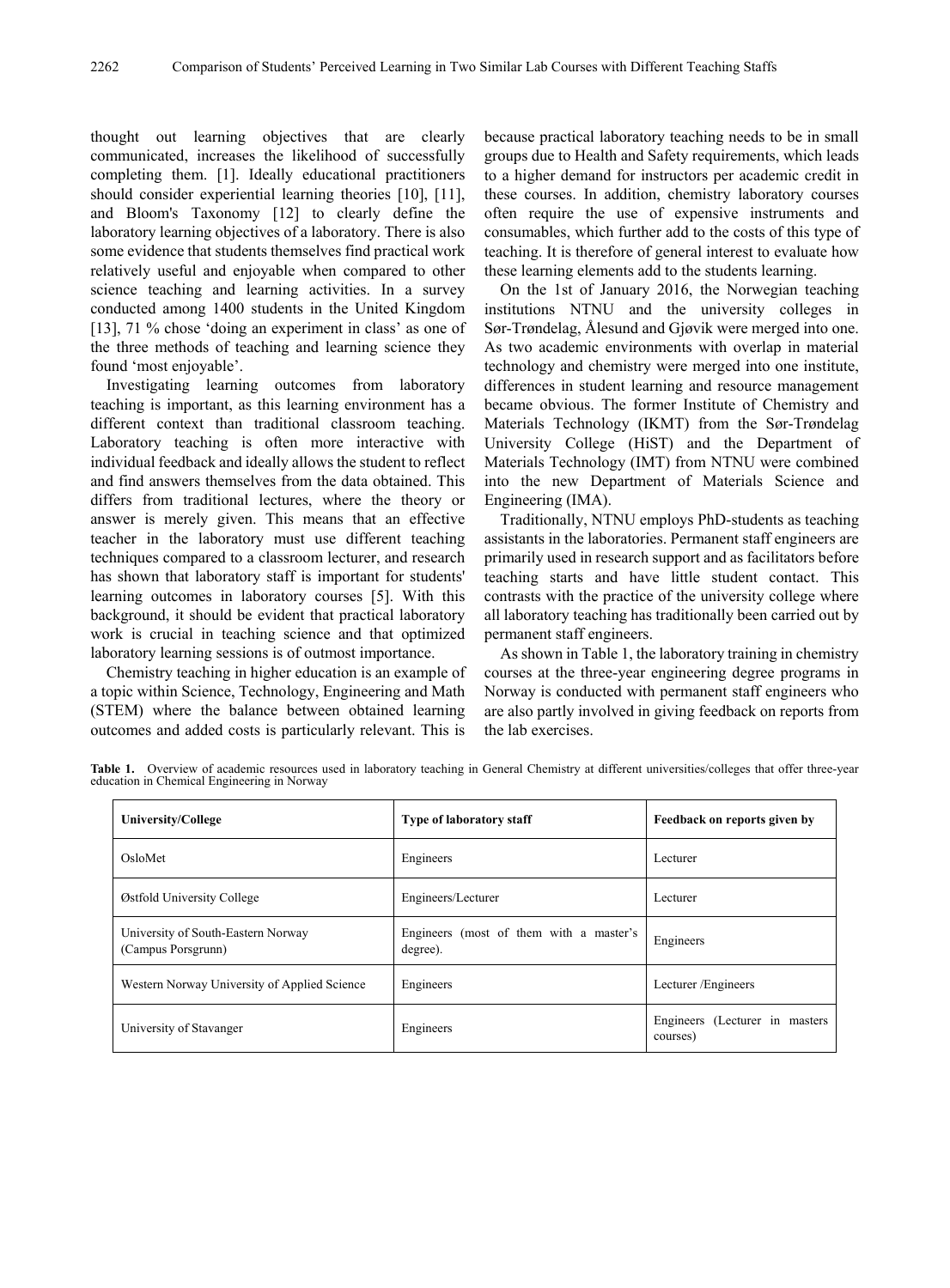In the present paper we have looked at differences and similarities between laboratory courses in two similar introductory chemistry courses. We wanted to investigate how they are conducted and whether potential differences affect the students' perceived learning outcomes. In addition, we have examined how students make use of and assess the learning resources offered.

## **2. Methodology**

The courses selected for comparison were TKJE1002 General Chemistry and TMT4115 General Chemistry. Both courses are taught in the first semester of their respective programs, and are of comparable size, both for lectures and lab course (Table 2 and 3). There is also a large degree of overlapping syllabus and similar tasks that are carried out in the lab, this is explained further below. Neither program has any formal requirements for chemistry from high school, so there will be a similar mix of students with and without experience of chemistry in both courses.

**Table 2.** Number of students who registered, attended and passed the exam, and number of students who passed the laboratory course in TMT4115 in 2013-2017

|                                       | 2013 | 2014 | 2015 | 2016 | 2017 |
|---------------------------------------|------|------|------|------|------|
| Registered for the exam               | 131  | 114  | 130  | 130  | 115  |
| Attended the exam                     | 118  | 105  | 121  | 127  | 112  |
| Passed the exam                       | 113  | 97   | 110  | 117  | 93   |
| laboratory<br>Passed<br>the<br>course | 117  | 103  | 119  | 122. | 107  |

**Table 3.** Number of students who registered, attended and passed the exam, and number of students who passed the laboratory course in TKJE1002 in 2013-2017

|                                  | 2013 | 2014 | 2015 | 2016 | 2017 |
|----------------------------------|------|------|------|------|------|
| Registered<br>for<br>the<br>exam | 152  | 161  | 172  | 142  | 149  |
| Attended the exam                | 150  | 154  | 162  | 133  | 138  |
| Passed the exam                  | 139  | 134  | 149  | 114  | 122  |
| Passed the laboratory<br>course  | 145  | 150  | 153  | 128  | 130  |

The difference in the subjects is how the lab courses are taught. TKJE1002 uses the engineers to prepare everything before each task, teach in the laboratory and correct the reports afterwards. The engineers also help to improve the lab course over the years. TMT4115 uses engineers to prepare for the lab, while PhD-students teach in the lab and approve the written reports after the lab.

TMT4115 General chemistry is taught for students in the master's program in industrial chemistry and biotechnology (five-year). The course is completed in the first semester with nine lab exercises, each of which has been allocated four hours in the lab. Before the students arrive at the laboratory, they must answer questions on preparation

forms and have three questions related to HSE and three questions related to current theory approved. The time in the lab is used for a short summary and then performing the exercise with PhD-students present to supervise. All the exercises conclude with students filling in individual report forms that are submitted for approval before leaving the lab.

TKJE1002 General chemistry is taught for students at a bachelor's program (three-year) in chemical engineering, materials technology and bioengineering. The course is completed in the first semester, with eight exercises, each of which has been allocated two hours in the lab. The time in the lab is used for a short summary and then performing the exercise with engineers present to supervise. In the fall of 2017, parts of the course were conducted with a hired fellow due to a sick leave. For seven of the exercises, preparation forms are made available to the students in advance, with the expectation that the students use this to prepare for the lab on their own. Reports are written in pairs in the students' own time after completion of the lab. The focus is on theoretical understanding and it is therefore chosen to use the report form for six of the exercises in the first semester for the students. Nevertheless, two complete reports are written in the laboratory course, where feedback is given on the formal report demands as well as the theoretical content.

A survey was conducted in the spring of 2018 among students who had completed one of the two General Chemistry courses, TKJE1002 and TMT4115.

The survey was conducted using SelectSurvey [14]. This was chosen as it was a tool available through NTNU and gave us the option to tailor the survey to our needs. As mentioned, the questions were divided into three sections with 5-8 questions in each section. The answers were on a scale from "Completely agree" to "Completely disagree" (five levels), with the additional option "Don't know/not relevant".

Because the students taking TKJE1002 follow a mainly set course plan, we used the subjects in the later semesters to reach students who have completed the General Chemistry subject from several years (completed the course in 2015-2017). The survey was sent to these students by enlisting the help of lecturers in the later subjects and sending the survey by e-mail through the learning management system (LMS) Blackboard. In total the survey was sent to 259 students, and 52 % replied to the entire survey.

For TMT4115 the course plan is not as set, so only the most recent group of students could be reached (completed in 2017). For these students the e-mail was sent using the General Chemistry subject's "room" on the Learning Management System used (Blackboard). This is a total of 107 students, and 38 % replied to the entire survey.

A prize was promised for the student group with the highest percentage of answers compared to potential answers. This was divided by the subjects the students were